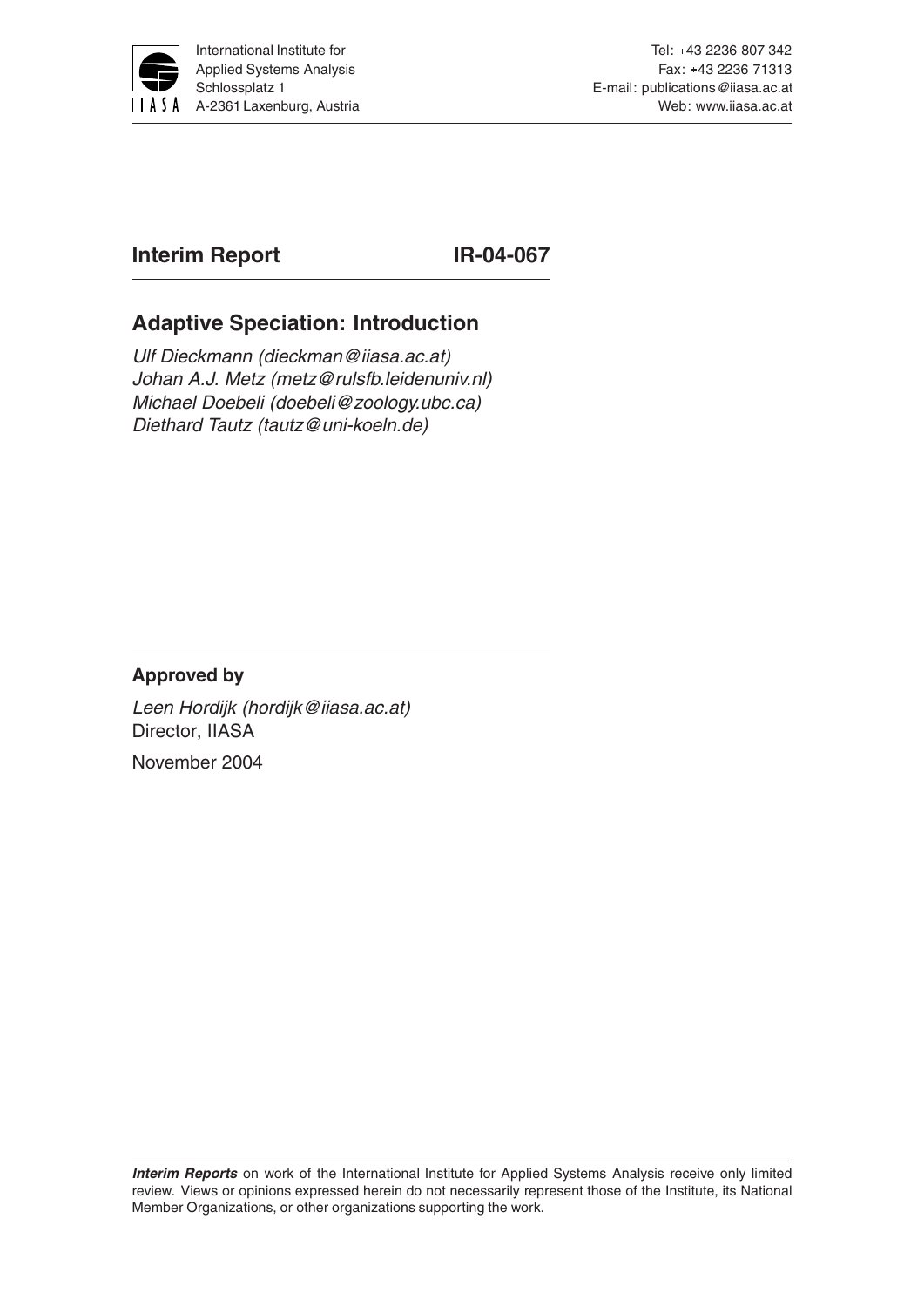# **Contents**

|                | 1 A Shift in Focus                                  |                |
|----------------|-----------------------------------------------------|----------------|
|                | 2 Adaptive Speciation                               | $\overline{2}$ |
|                | 3 Adaptive Speciation in Context                    | 5              |
|                | 4 Species Criteria                                  | 6              |
|                | <b>5</b> Routes of Adaptive Speciation              | 9              |
|                | <b>6</b> Pattern and Process in Adaptive Speciation | 10             |
| 7 <sup>7</sup> | <b>Structure of this Book</b>                       | 11             |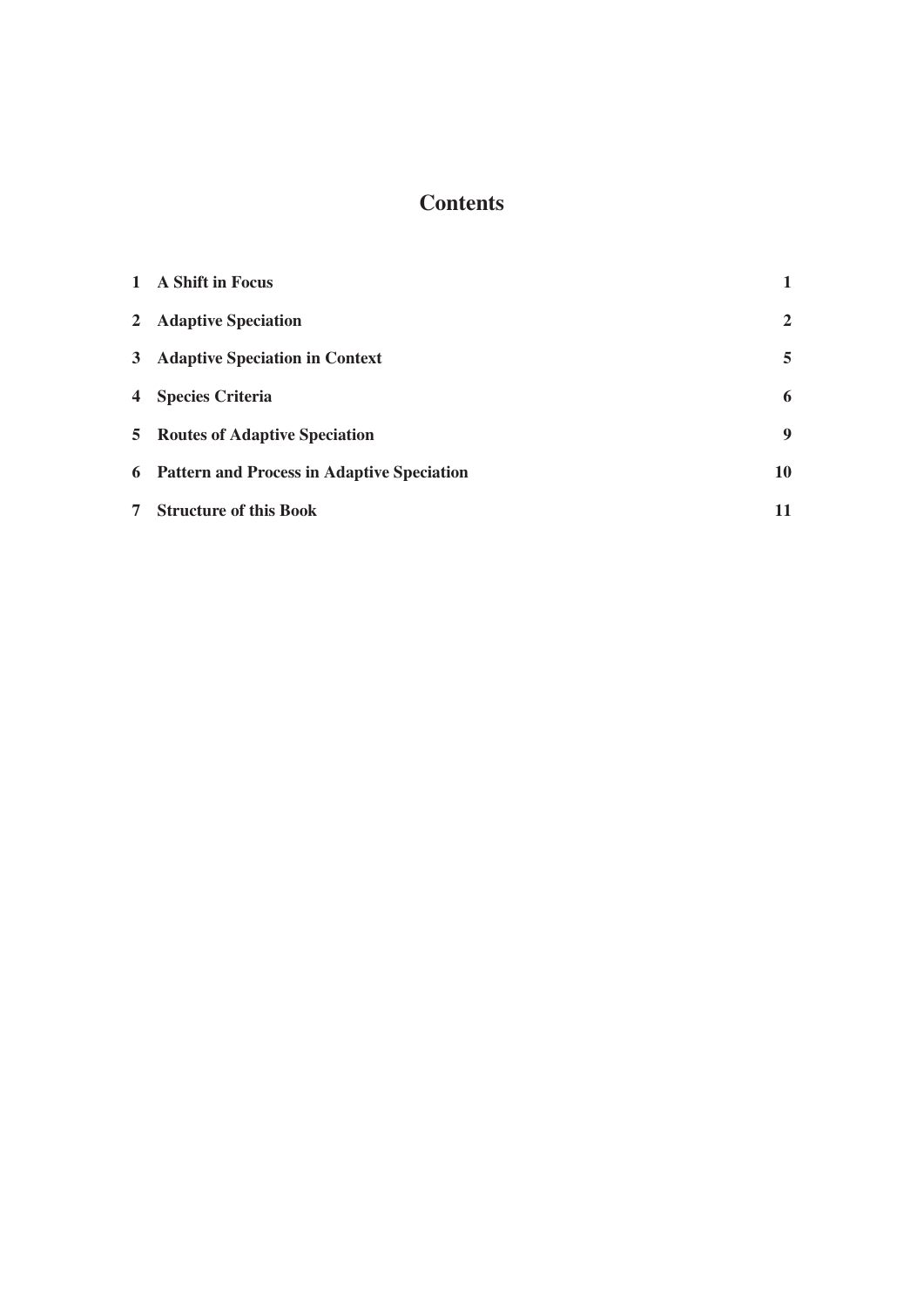### **About the Authors**

Ulf Dieckmann Adaptive Dynamics Network International Institute for Applied Systems Analysis A-2361 Laxenburg, Austria

Johan A.J. Metz Section Theoretical Biology University of Leiden Kaiserstraat 63, NL-2311 GP Leiden, The Netherlands and Adaptive Dynamics Network International Institute for Applied Systems Analysis A-2361 Laxenburg, Austria

> Michael Doebeli Department of Zoology University of British Columbia 6270 University Blvd. Vancouver BC V6T 1Z4, Canada

Diethard Tautz Department of Evolutionary Genetics University of Cologne Weyertal 121, D-50931 Cologne, Germany

#### **Acknowledgments**

We are indebted to Agusti Galiana for drawing our attention to the quote by Mayr (1982, p. 565) and to Menno Schilthuizen for highlighting the relation between adaptive speciation and the quote by Darwin (1859, p. 155). Franjo Weissing and Sander van Doorn provided valuable assistance in improving the clarity of this chapter.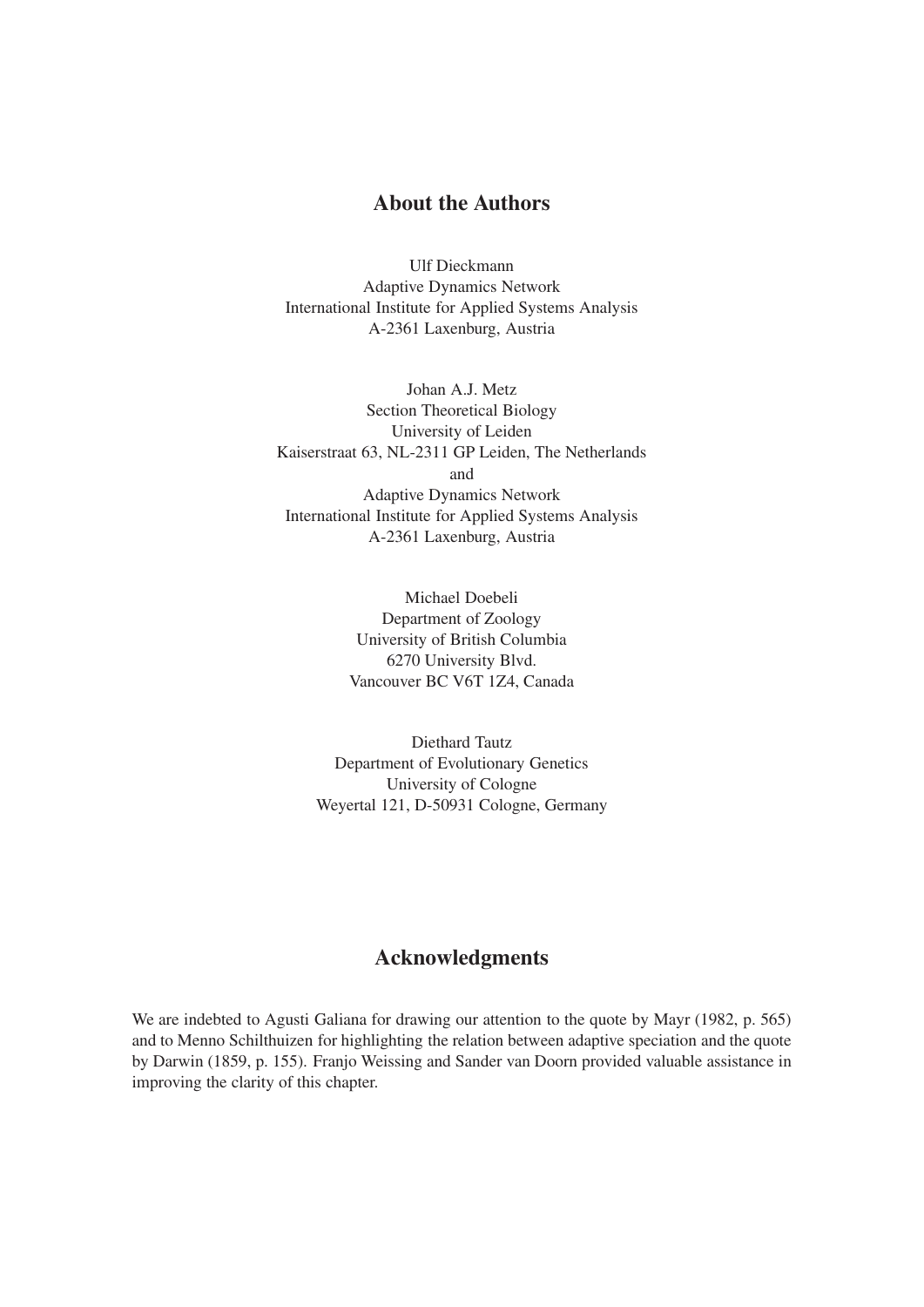# **Adaptive Speciation: Introduction**

*Ulf Dieckmann Johan A.J. Metz Michael Doebeli Diethard Tautz*

#### **1 A Shift in Focus**

Millions of species currently exist on earth, and to secure an understanding of how all this magnificent variety arose is no small task. Biologists have long accepted Darwinian selection as the central explanation of adaptation and evolutionary change; yet, to date, no similar agreement has emerged about evolutionary processes that can create two species out of one. Almost 150 years after Darwin's seminal work *On the Origin of Species* (1859), conditions for and mechanisms of biological speciation are still debated vigorously.

The traditional "standard model" of speciation rests on the assumption of geographic isolation. After a population has become subdivided by external causes – like fragmentation through environmental change or colonization of a new, disconnected habitat – and after the resultant subpopulations have remained separated for sufficiently long, genetic drift and pleiotropic effects of local adaptation are supposed to lead to partial reproductive incompatibility. When the two incipient species come into secondary contact, individuals from one species cannot mate with those of the other – even if they try – or, if mating is still possible, their hybrid offspring are inferior. Further evolution of premating isolation (like assortative mate choice or seasonal isolation) and/or postmating isolation (like gametic incompatibility) eventually ensures that the two species continue to steer separate evolutionary courses.

The trigger for speciation in this standard model is geographic isolation. It is for this reason that the distinction between allopatric speciation (occurring under geographic isolation) and sympatric speciation (without geographic isolation) has taken center stage in the speciation debate. Strictly speaking, this dichotomy characterizes no more than the spatial structure of populations that undergo speciation, as has been pointed out by the originator of the classification, Ernst Mayr:

Even today some authors confound the mechanisms of speciation – genes, chromosomes, and so forth – with the location of the populations involved in speciation (that is, whether the populations are sympatric or allopatric), not realizing that the two aspects are independent of each other and both are by necessity involved simultaneously. (Mayr 1982, p. 565)

Yet, the common understanding of this classification, widespread in the scientific literature, does not properly distinguish between its biogeographic (or pattern-oriented) and mechanistic (or process-oriented) aspects. Indeed, the term allopatric speciation has come to imply that the primary cause for a speciation event is geographic isolation and its primary mechanism is the emergence of reproductive incompatibility as a by-product of the interrupted gene flow – both implications being in accordance with the standard model. By contrast, the notion of sympatric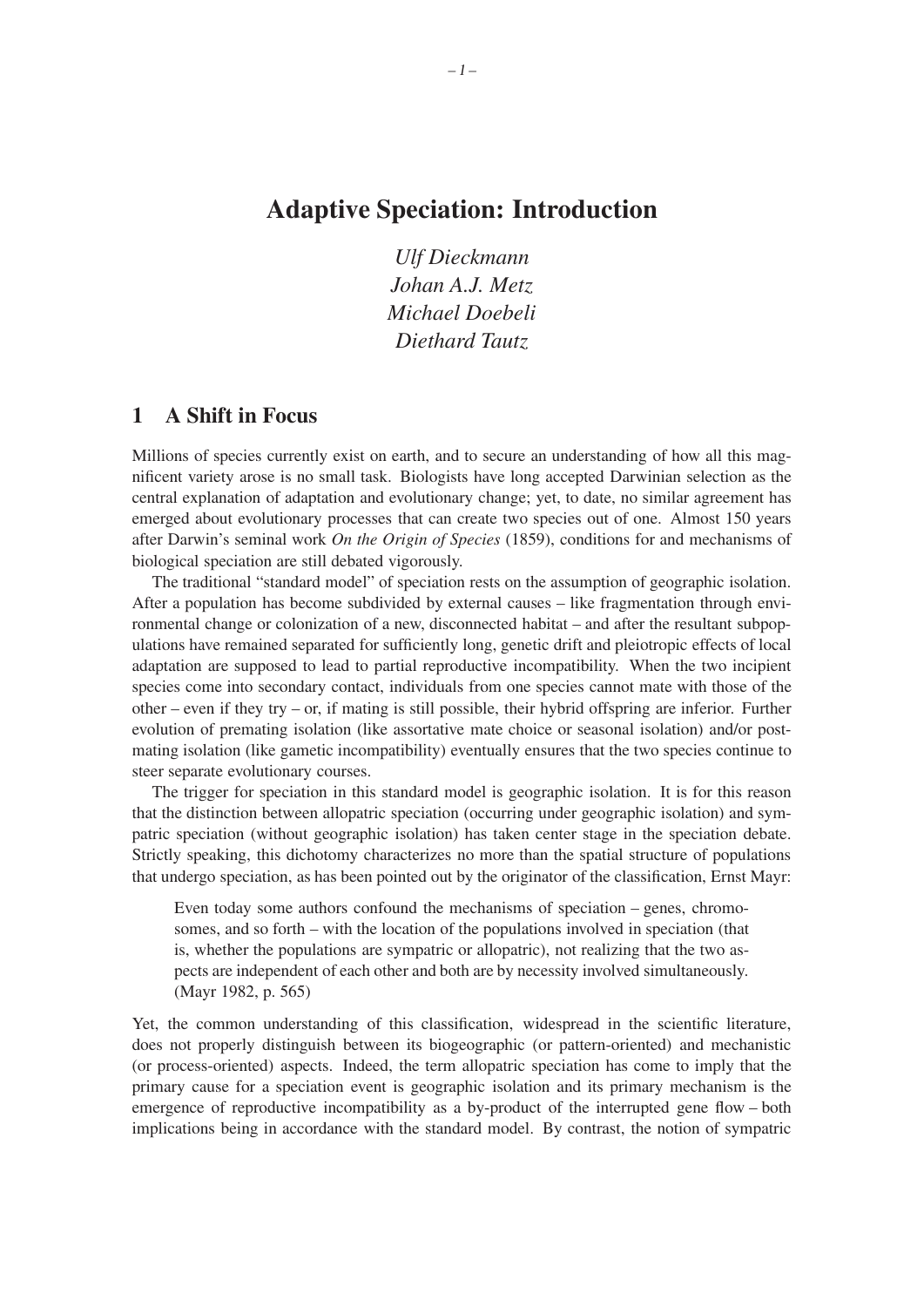speciation has become associated with speciation via other causes and different mechanisms. In short, pattern and process have become mixed up.

This confusion has not arisen by chance. Pattern and process are correlated so clearly in the standard model of speciation that no harm seemed to arise from a little conceptual sloppiness. In turn, mechanisms other than genetic drift or pleiotropic effects of local adaptation must be invoked to explain why species can be expected to arise without geographic isolation. Such mechanisms would most likely involve natural or sexual selection and for this reason the notion of sympatric speciation has become almost synonymous with speciation driven by ecological interactions or mate choice.

In this book our focus is on processes of speciation and, in particular, on their causes and mechanisms. To avoid misunderstandings and futile semantic debate, we suggest the terms allopatric and sympatric speciation be used, as far possible, in their original and precise meaning when classifying the biogeography of speciation events. To characterize causes and mechanisms beyond this classic dichotomy, a different terminology is required.

#### **2 Adaptive Speciation**

Speciation is a splitting process – an ancestral lineage splits into descendant lineages that are differentiated genetically and isolated reproductively. The split may be a consequence of geographic isolation, in which case the chain of cause and effect cannot, in general, be traced further: geographic factors that interrupt the gene flow between populations generally are the result of some coincidental environmental change, for example, in temperature, topography, or in the ranges of other species; or else are linked to chance events, like the incident of a rare colonization.

By contrast, splitting may be an evolutionary consequence of interactions within the speciating population. That is, the splitting itself may be an adaptation. As so often, this idea was foreshadowed in Darwin's work, as the following two quotes illustrate:

Consequently, I cannot doubt that in the course of many thousands of generations, the most distinct varieties of any one species [...] would always have the best chance of succeeding and of increasing in numbers, and thus of supplanting the less distinct varieties; and varieties, when rendered very distinct from each other, take the rank of species. (Darwin 1859, p. 155)

Natural selection, also, leads to divergence of character; for more living beings can be supported on the same area the more they diverge in structure, habits, and constitution [...]. Therefore during the modification of the descendants of any one species, and during the incessant struggle of all species to increase in numbers, the more diversified these descendants become, the better will be their chance of succeeding in the battle of life. Thus the small differences distinguishing varieties of the same species, will steadily tend to increase till they come to equal the greater differences between species of the same genus, or even of distinct genera. (Darwin 1859, p. 169)

Given this precedence, discussions in this book may be seen as contributing to a much-belated renaissance of Darwinian ideas about speciation (Kondrashov 2001; Mallet 2001; Section 2.5). Such a development could have occurred earlier, had it not been for the commitment of major proponents of the Modern Synthesis to reproductive isolation for defining species and to geographic isolation to explain speciation. In a similar vein, the main part of the past century has seen the ubiquity of frequency-dependent selection – which played a key role in Darwin's ideas about speciation – unduly downplayed.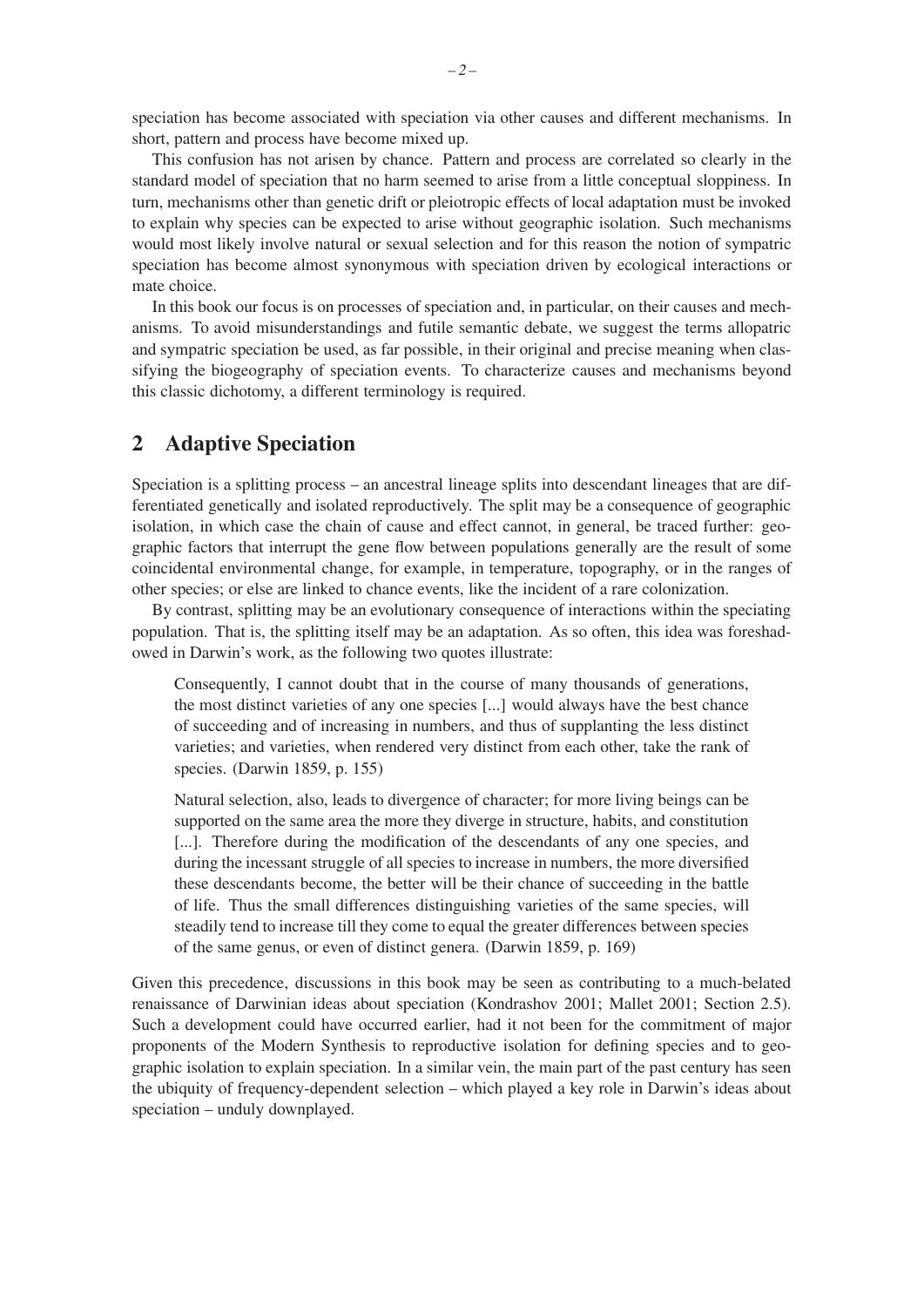For splitting to be adaptive, a population must be under disruptive selection. Disruptive selection imposed purely by external causes is extremely unlikely, because this implies, as in allopatric speciation, a sudden, and very precisely aimed, change in the environment: otherwise the population would never come to occupy an externally imposed fitness minimum. Therefore, the only realistic scenario for splitting to be adaptive occurs when intraspecific interactions generate disruptive selection. This, in turn, can only happen if such interactions are frequency dependent. That is, these interactions must have the consequence that the fitness of a phenotype (i.e., its expected contribution to future generations) depends on the phenotypic composition of the population in which it occurs.

Obviously, for selection to be frequency dependent ecological contact must occur between the individuals involved. Conversely, it is also true that ecological contact almost invariably leads to frequency-dependent selection: under conditions of ecological contact, other individuals are part of the environment that determines the fitness of a given individual. For the particular phenotypes of these other individuals to be irrelevant in this determination, special, highly nongeneric circumstances would be required (notwithstanding that such circumstances are regularly assumed in simplified evolutionary models). In summary, for all practical purposes ecological contact and frequency-dependent selection are two sides of the same coin.

Strong frequency dependence can generate disruptive selection. If it does, the stage is set for adaptive diversification: a lineage split becomes selectively advantageous, as do adaptations that result in diminished gene flow between the emerging lineages. Under these conditions, the cause for the development of reproductive segregation rests within the species – therefore, such speciation scenarios are more amenable to further investigation. It is this perspective that makes it attractive to view some speciation processes as particular forms of adaptation, driven by selection pressures similar in origin to those that underlie directional evolution. We therefore propose to concentrate on distinguishing speciation processes that are adaptive from those that are nonadaptive and introduce the following definition:

#### *"Adaptive speciation" refers to speciation processes in which the splitting is an adaptive response to disruptive selection caused by frequency-dependent biological interactions.*

Naturally, the question of how often and under which circumstances frequency-dependent interactions are likely to induce disruptive selection is of central importance in the study of adaptive speciation. Traditionally, it is thought that such internally generated disruptive selection can only arise under rather special circumstances. In particular, in classic models of adaptive speciation (Chapter 3 in Dieckmann *et al.* 2004), disruptive selection through frequency-dependent interactions typically occurs only for a very restricted range of parameters. However, recent theoretical advances, based on a more dynamic view of the interplay between a population's evolution and its environment, have led to a different picture (Chapter 4 in Dieckmann *et al.* 2004).

The basic (and, by itself, well known) observation underlying these new insights is that when selection is frequency dependent, fitness landscapes change dynamically during the evolutionary process, because the phenotypic composition of the population changes. Thus, a population that starts out in a regime of directional selection may, nevertheless, evolve to a state in which it experiences disruptive selection. Indeed, this is not as unlikely as it appears at first sight, as the following metaphor of a gold rush may help to illustrate. Before a gold rush, very few people lived where the gold was found. As news of the gold reached a major city many people moved to the location of the gold find; this corresponds to a regime of directional selection. However, once everybody had ventured to the gold find, things quickly deteriorated, because soon too many people were looking for gold. What initially was an advantageous strategy became severely deleterious, simply because the same strategy was adopted by a plethora of competitors. After the initial regime of directional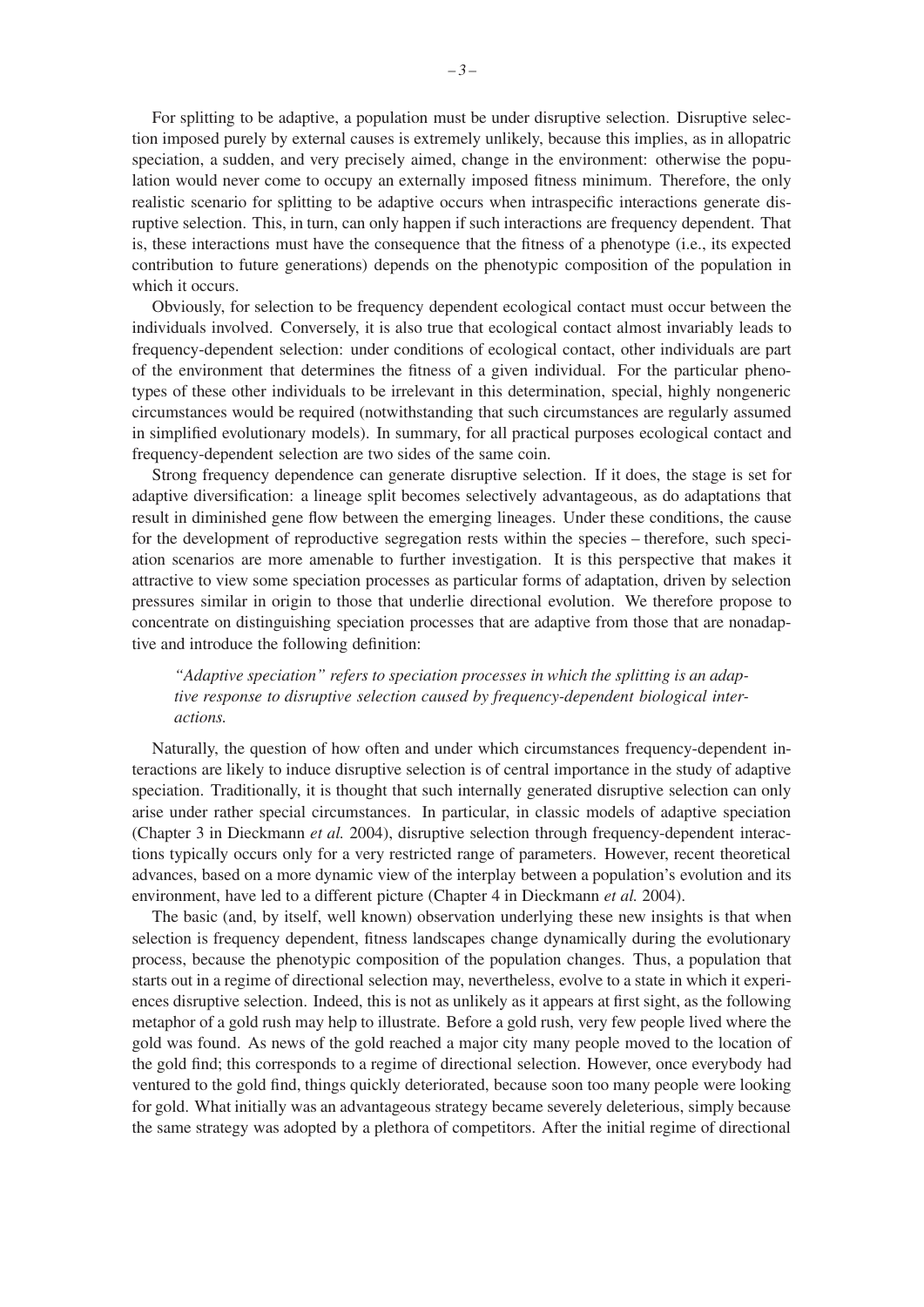

**Figure 1** Adaptive speciation unfolding. A fitness landscape's shape changes jointly with a population's mean trait value (thick curve; the initial snapshot of the landscape is colored dark gray and the final one white). While the population undergoes directional selection by ascending the fitness landscape, the landscape itself changes because of frequency-dependent selection in such a way that a fitness minimum (thin curve) catches up with the population. Once trapped at the minimum, the population experiences disruptive selection and (under certain conditions) splits into two branches. In the figure, this divergence continues until the two branches arrive at local fitness maxima, at which selection becomes stabilizing.

selection, being caught in the gold rush became the worst option, and resulted in the population of prospectors occupying a "fitness minimum".

If the gold-rush metaphor suggests that the basic cause of diversification is competitive interaction, it should be borne in mind that in any ecology that keeps populations bounded the individuals are necessarily subject to apparent or direct competition. If, moreover, the ecological roles of individuals vary continuously with their traits, similar individuals necessarily compete more strongly than less similar ones. Therefore, all that matters for diversification to be profitable is whether there exists something akin to the location of the gold, and whether at that location competition acts sufficiently narrowly that by behaving differently individuals can temporarily escape from it.

The gold-rush scenario corresponds to an adaptive process during which a trait value gradually converges to a point at which selection turns disruptive. This is illustrated schematically in Figure 1, which shows the evolutionary dynamics of the population mean of an arbitrary quantitative trait (thick curve). The figure also shows snapshots of the fitness profiles that generate this dynamics. While selection initially is merely directional, the fitness profiles, because of the adaptation of the mean trait value, soon feature a minimum (thin curve in Figure 1). As long as the mean trait value lies to one side of this minimum, the population still experiences directional selection and accordingly evolves away from the fitness minimum. However, as the evolutionary process unfolds, the fitness landscape continues to change in such a way that the distance between the mean trait value and the fitness minimum decreases. In other words, the fitness minimum catches up with the evolving population. Once the distance has shrunk to zero, the monomorphic population finds itself caught at a fitness minimum: through directional selection it has converged to a state in which it continuously experiences disruptive selection.

In this situation, a splitting of the population becomes adaptive. Adaptive speciation occurs provided the population possesses (or can evolve) a capacity for splitting into two reproductively isolated descendant species, as illustrated in Figure 1. Note that splitting induces further changes in the fitness landscape, so that eventually the two descendant species may come to occupy local fitness maxima. Such an outcome underscores that the splitting process itself is adaptive and that the eventually observed two niches do not pre-exist, but instead are generated by the very process of adaptive speciation. In asexual populations, splitting is the immediate consequence of disruptive selection operating at the fitness minimum (Chapter 4 in Dieckmann *et al.* 2004). In sexual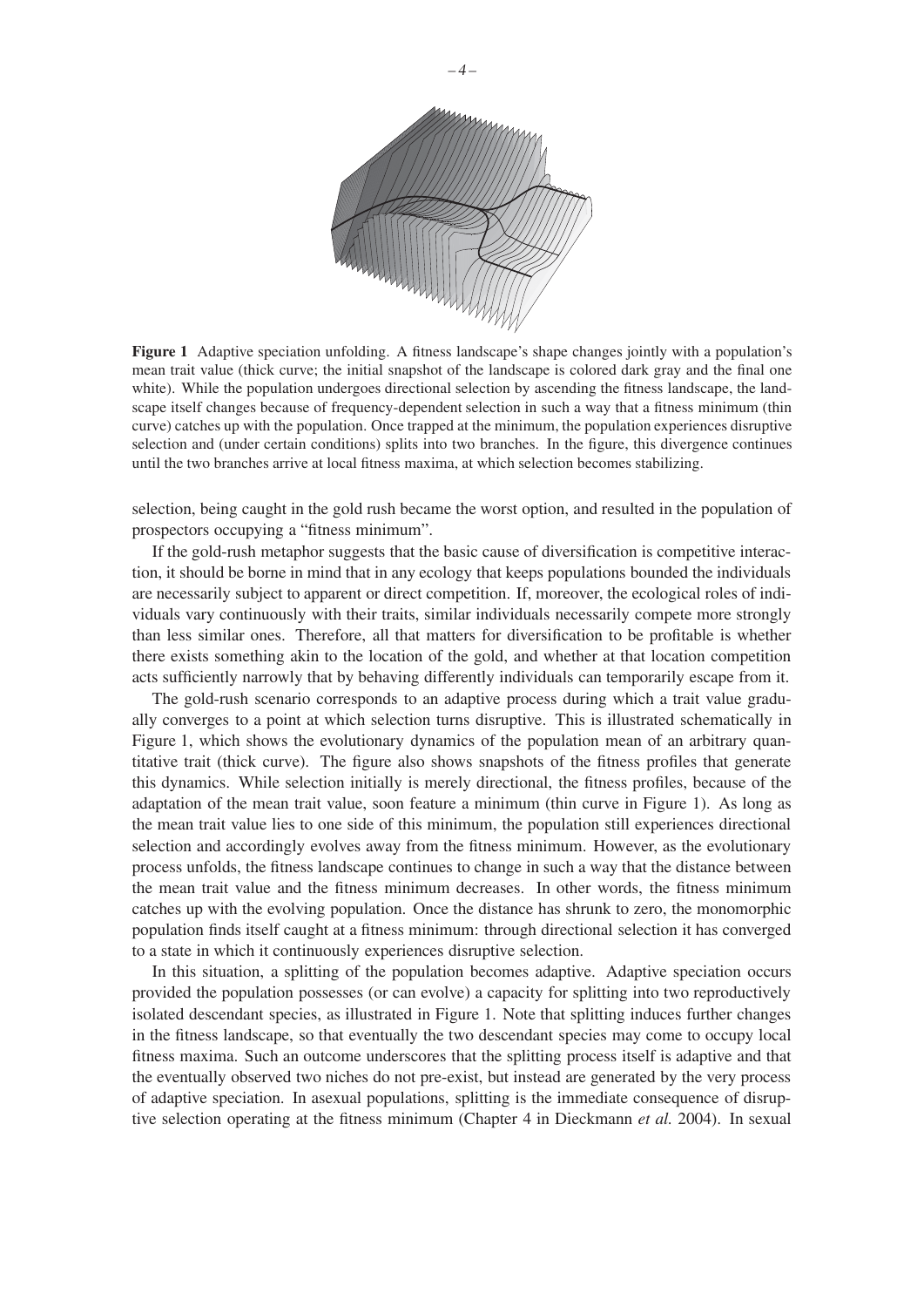populations, however, the splitting process is more complicated and requires some mechanism for assortative mating (Chapter 5 in Dieckmann *et al.* 2004).

The type of evolutionary dynamics illustrated in Figure 1, which comprises gradual convergence to a fitness minimum and subsequent adaptive splitting, has been termed evolutionary branching (Metz *et al.* 1996; Geritz *et al.* 1998). In principle, any continuous trait can undergo evolutionary branching, but despite the intuitive appeal of the gold-rush metaphor, it is not clear *a priori* how ubiquitous evolutionary branching is expected to be. In fact, later chapters in this book show that many different evolutionary models that incorporate frequency-dependent interactions contain the seed for evolutionary branching (Chapters 4, 5, and 7 in Dieckmann *et al.* 2004; see also Boxes 9.5, 10.3, 13.3, and 14.3 in Dieckmann *et al.* 2004). Moreover, in these models evolutionary branching does not require fine-tuning of the parameters, but instead typically occurs for wide ranges of the parameters. Thus, evolutionary branching appears to correspond to a general process that can occur under a great variety of circumstances.

#### **3 Adaptive Speciation in Context**

In this book, evolutionary branching is probed as the main theoretical paradigm for adaptive speciation. In sexual populations, evolutionary branching, and hence adaptive speciation, can only occur if assortative mating can latch on to the trait under disruptive selection. In principle, this can happen in a number of different ways, either through direct selection for assortative mating or because assortativeness is linked to the diverging trait as a result of behavioral or physiological constraints. Such linkages can also occur if disruptive selection acts on mating traits themselves, for example through sexual selection or sexual conflict (Chapter 5 in Dieckmann *et al.* 2004). Once a population has converged to a fitness minimum, it often experiences selection for nonrandom mating.

In the definition of adaptive speciation given above, the notion of selection encompasses both natural and sexual selection. In the literature, sexual selection is often pitted against natural selection. This convention goes back to Darwin and is meant to highlight a distinction between those causes of selection that exist without mate choice (natural selection) and those that only arise from its presence (sexual selection). We think that, in a general context, this division can mislead: mating traits under sexual selection are special life-history characters and are therefore subject to selection, like any other adaptive trait. In particular, the process of adaptive splitting is not restricted to ecological traits. Instead, adaptive speciation can involve different mixtures of ecological and mating differentiation: on the one extreme are asexual organisms in which speciation results only in ecological differentiation, and on the other extreme are sexual species with very pronounced assortative mating and only minimal ecological differentiation.

It is also worth noting that the scenario of adaptive speciation envisaged in this book contrasts sharply with traditional models for allopatric speciation. Even though selection may lead to divergence between allopatric subpopulations, selection is not disruptive in allopatric scenarios. Thus, in allopatric speciation the splitting may be a by-product of adaptations, but it is not an adaptation itself. This means that reproductive isolation does not evolve through selection for isolating mating mechanisms. Even though it is intuitively appealing to assume that genetic incompatibilities leading to reproductive isolation are an inevitable consequence of prolonged evolution in allopatry, the mechanisms that underlie such incompatibilities are actually poorly understood (as are the ecological and genetic factors that determine the rates at which incompatibilities are expected to accumulate). The same conclusions, in essence, also hold for classic parapatric scenarios with limited gene flow. For example, in speciation models in which sexual selection generates evolutionary runaway processes with directions that differ between populations inhabiting different geographic locations, thus leading to speciation, at no point in time do the speciating populations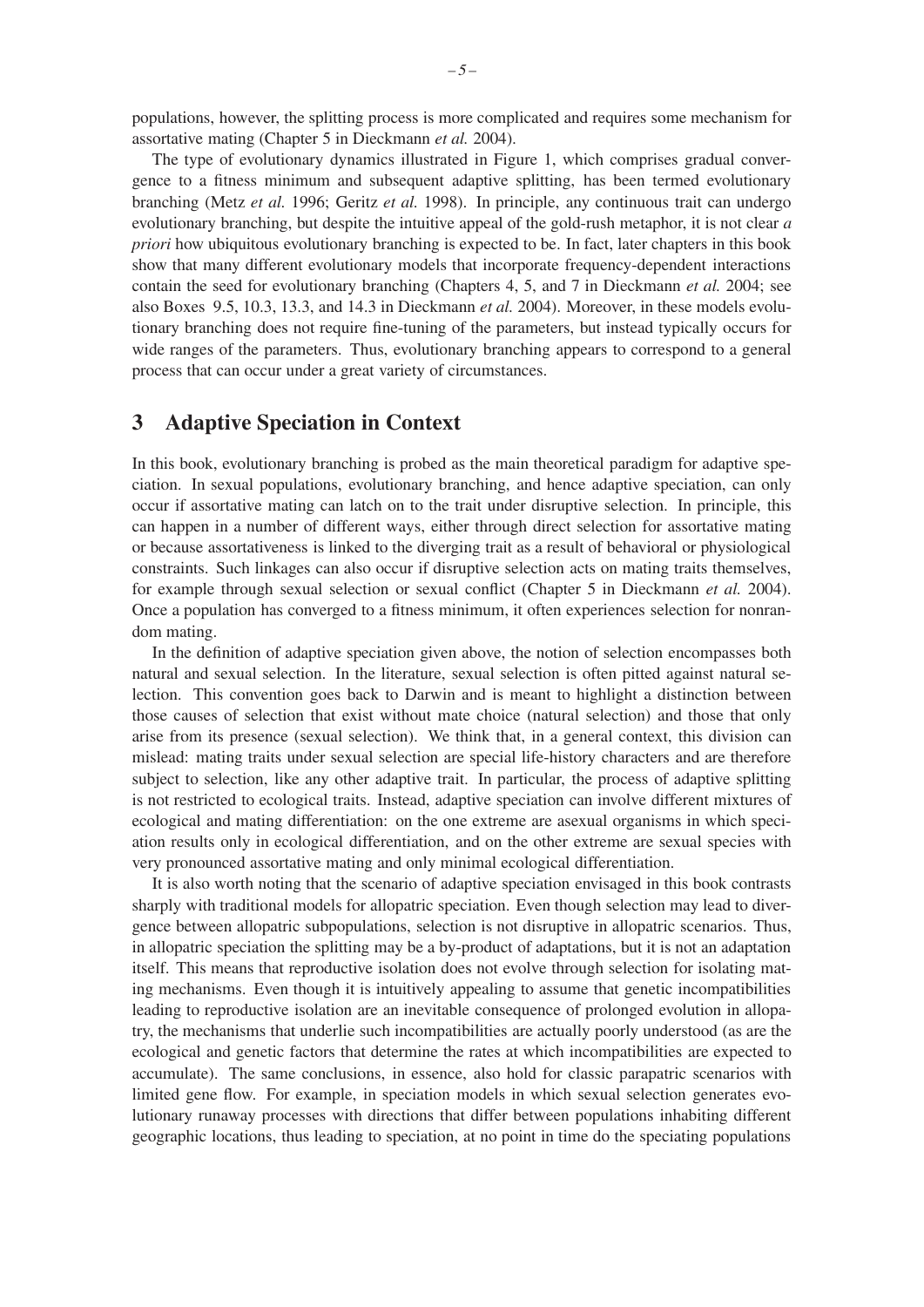experience disruptive selection. Thus, even though adaptation obviously plays an important role in such speciation processes, this scenario does not fall in the category of adaptive speciation as defined above, because it does not involve disruptive selection, and thus the splitting itself is not adaptive. Likewise, ecological speciation (Chapter 9 in Dieckmann *et al.* 2004) is defined as the consequence of adaptation to different resources or environments, without making explicit the role of frequency dependence in creating disruptive selection. Box 1 provides a systematic overview of the relations between adaptive speciation and other speciation concepts prevalent in the literature.

A final question with regard to the definition of adaptive speciation concerns the amount of ecological contact required for a speciation process to be considered adaptive. Since the definition is meant to distinguish speciation by natural and sexual selection from coincidental speciation as a by-product of, for example, spatial segregation, the minimal ecological contact needed for adaptive speciation should prevent, at the considered time scale, speciation by genetic drift and by pleiotropic effects of local adaptation. This also clarifies the relation between adaptive and parapatric speciation. Parapatric speciation occurs under conditions of spatial adjacency between two incipient species. Such a pattern, while it allows for some gene flow and mixing between individuals, may restrict these homogenizing forces to an extent that genetic drift or local adaptation may engender speciation. Alternatively, the spatial proximity in a parapatric setting may preserve the genetic cohesion within a species, and thus only allow for speciation by adaptive mechanisms. In consequence, parapatric speciation can be either adaptive or occur as a by-product of other processes.

The concept of adaptive speciation, of course, does not challenge the need to explain how speciating sexual populations overcome their genetic cohesion. It stresses, however, that there can be internally driven adaptive mechanisms that induce splitting and lead to the cessation of genetic exchange and interbreeding. This is in contrast to the external factors that are assumed to initiate allopatric speciation (although even in this it is believed to be relatively rare that the speciation process achieves completion without some internally driven adaptive mechanisms, such as reinforcement on secondary contact). We may therefore expect to gain a deeper understanding of the biological diversity that surrounds us by careful examination of the relevant forces of frequencyand density-dependent selection as they result from the biological interactions between individuals and their environment. In this sense the time-honored debate as to the relative importance of allopatric and sympatric speciation may relax in its fervor as discussions shift to elucidate the roles of nonadaptive and adaptive speciation.

#### **4 Species Criteria**

So far, we have used the notion of species without the usual elaborate qualifications and definitions that tend to be attached to it. There have been so many controversies and misunderstandings about what species "are" that some biologists have become reluctant to engage in or even follow these debates. Also, the purpose of this book – to illuminate the role of selection, driven by intraspecific interactions, in speciation processes – does not seem to benefit too much from refined arguments about the underlying concepts of species. Yet, given the substantial literature that exists on this topic, a few clarifying remarks are in order.

The naive species concept of old refers to a group of individuals, the members of which are relatively similar to each other in terms of their morphology (interpreted in the broadest sense) and clearly dissimilar from the members of any other species that exist at the same time. Species defined in this way are nowadays called morphospecies. A different, though related, perspective is stressed in the concept of ecospecies, defined as groups of ecologically similar individuals that differ in their ecological features from other such groups (Van Valen 1976). As any change in the ecological role of an individual has to be caused by its morphological make-up (in the aforemen-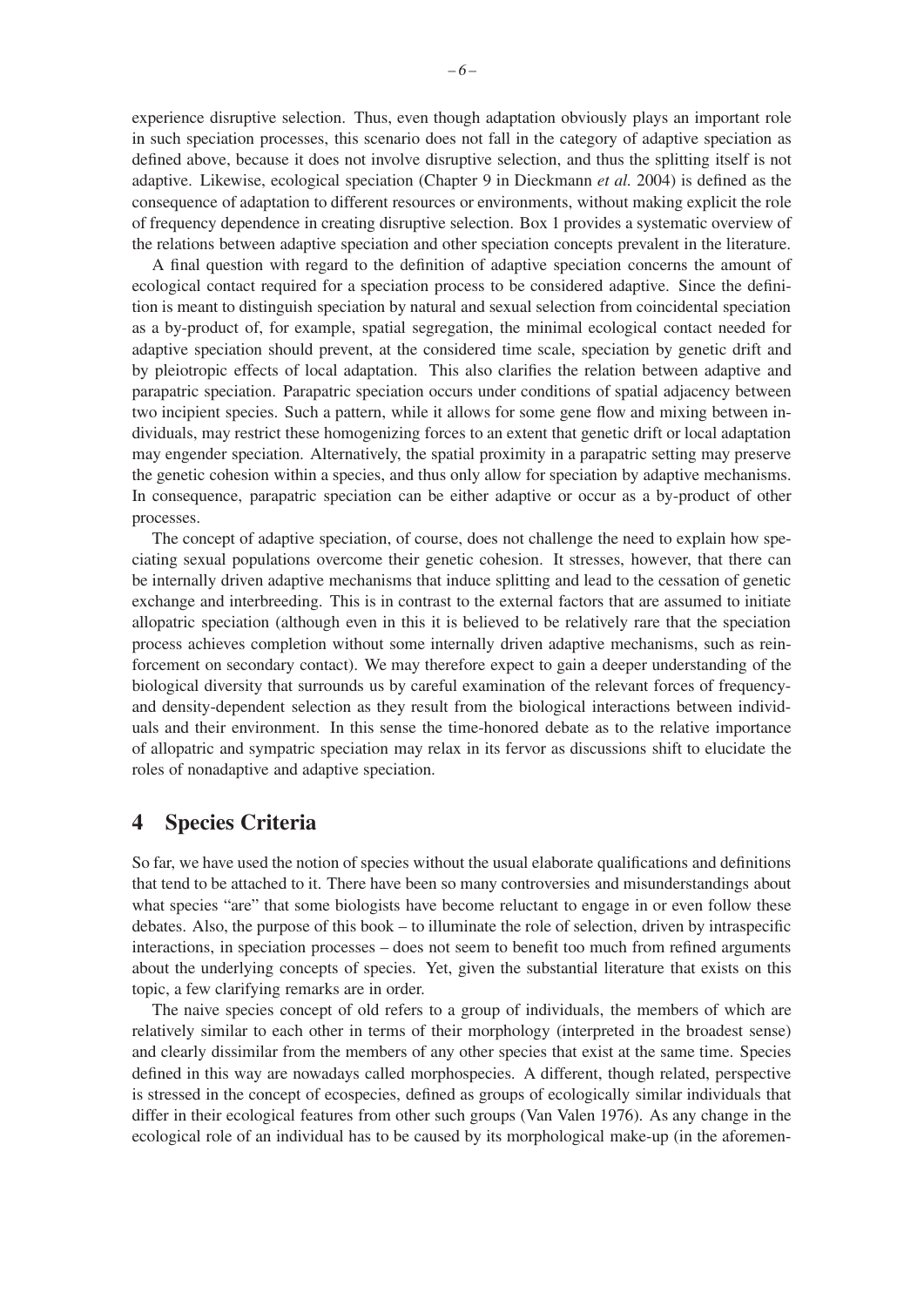

Speciation processes can be broadly categorized by the patterns and mechanisms that underlie the diversification. While the schematic figure above is too coarse to accommodate all the subtleties and multiple stages that may be involved (Box 19.1 in Dieckmann *et al.* 2004), it conveniently highlights several basic distinctions. The horizontal axis discriminates between the pattern at the onset of the speciation process being allopatric, parapatric, or sympatric. It can be argued that speciation under fully allopatric or sympatric conditions (left and right columns, respectively) are limiting cases, which, in particular in the case of sympatric speciation, are probably encountered rarely in nature. Although most speciation processes may thus be parapatric (at least initially), they can differ greatly in the level of possible gene flow and ecological contact between the incipient species (from nearly allopatric cases on the left, to nearly sympatric cases on the right). The figure's vertically stacked rows discriminate between the three main mechanisms potentially involved in speciation: genetic drift, natural selection on ecological characters, and sexual selection on mating traits [mixed or layered cases (see Box 19.1 in Dieckmann *et al.* 2004) are not represented in the figure].

How can the various notions of speciation suggested in the literature be accommodated on this grid? Within the figure's horizontal rows, the curves describe the propensity for the alternative speciation processes to happen when the assumption about the underlying pattern passes from allopatric, through parapatric, to sympatric.

*Adaptive speciation* (dark gray region) occurs when frequency dependence causes disruptive selection and subsequent diversification, either in ecological characters (middle row) or in mating traits (top row). Adaptive speciation requires sympatry or parapatry and becomes increasingly unlikely when gene flow and ecological contact diminish toward the allopatric case. Yet, for adaptive speciation in ecological characters to proceed, sufficient ecological contact can, in principle, arise in allopatry, given that such contact is established by other more mobile species that interact with the two incipient species.

*Allopatric speciation* (light gray region; see Chapter 6 in Dieckmann *et al.* 2004) occurs in geographically isolated populations, through genetic drift (bottom row), pleiotropic consequences of local adaptation in ecological characters (middle row), or divergent Fisherian runaway processes in mating traits (top row). When isolation by distance is sufficiently strong (nearly allopatric cases), parapatric speciation can be driven by the same mechanisms as allopatric speciation.

*Ecological speciation* (large hatched region; see Chapter 9 in Dieckmann *et al.* 2004) occurs when adaptation to different resources or environments induces divergent or disruptive selection. Ecological speciation can (a) proceed in allopatry, parapatry, or sympatry, (b) result from adaptations to different environments as well as from intraspecific competition for resources, (c) involve byproduct reproductive isolation as well as reinforcement, and (d) include speciation through sexual selection. While this definition is meant to encompass all speciation processes driven by natural selection (middle row), ecological speciation by sexual selection (top row) requires the divergence of mating traits to be driven by adaptation to different environments [e.g., by sensory drive (Boughman 2002)], which becomes increasingly unlikely toward the sympatric case. The broad definition of ecological speciation means that such processes can occur through a wide variety of qualitatively different mechanisms.

*Competitive speciation* (small hatched region; Rosenzweig 1978) results from intraspecific competition in sympatry and leads to the establishment of a stable dimorphism of ecological characters involved in resource utilization. While competitive speciation is a special case of evolutionary branching and thus of adaptive speciation, the latter can also arise from noncompetitive interactions, in parapatry, and through disruptive selection on mating traits.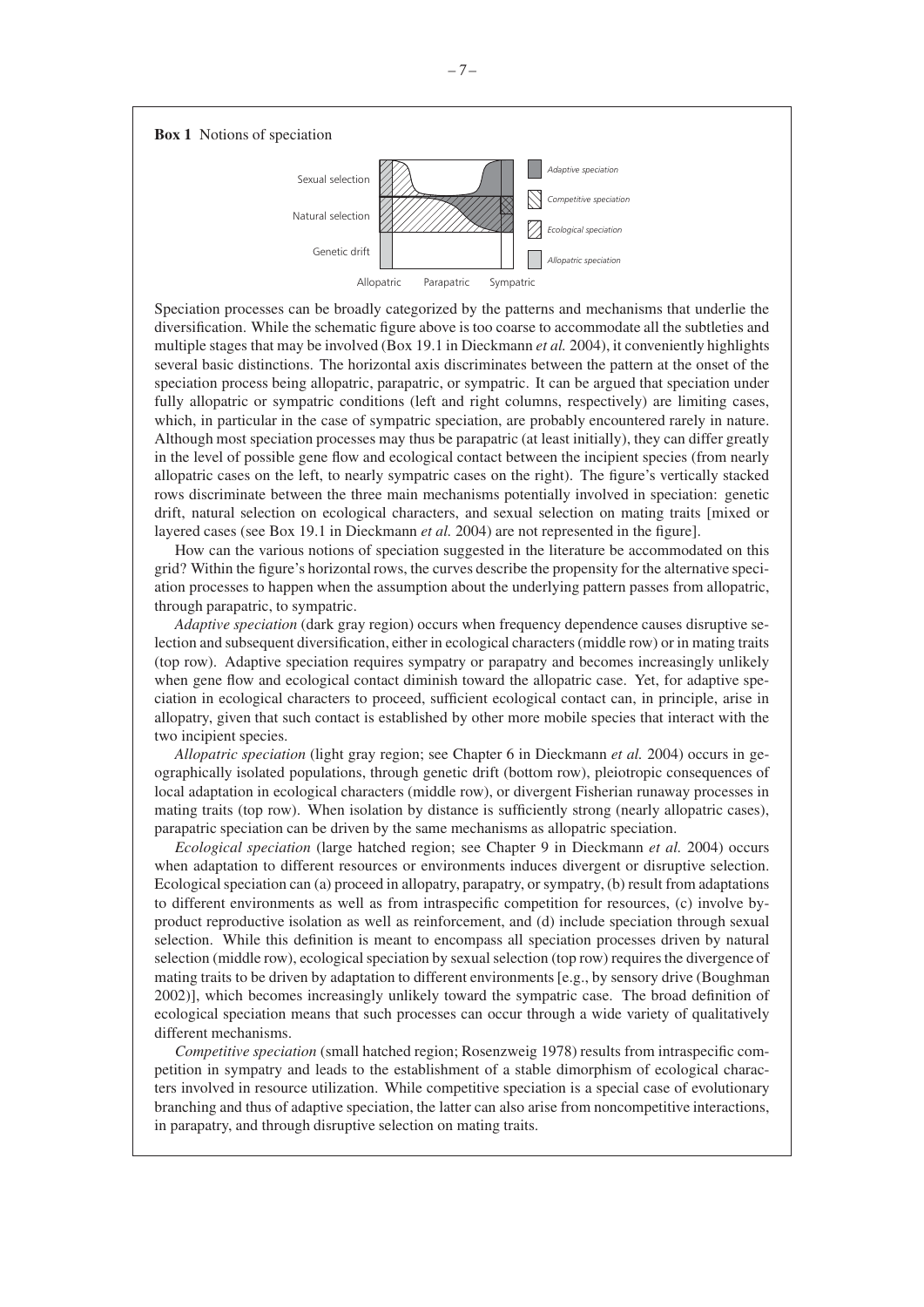tioned broad sense), we may expect an almost one-to-one correspondence between morpho- and ecospecies.

Sexual populations that differ morphologically or ecologically, but in which the individuals do not differ in their abilities to mate with one another, will hybridize when they share the same habitat. This consideration led Mayr (1963) to replace the naive species definition with the concept of "biological" species: the gene flow of a "biological" species is isolated from that of other species by the existence of intrinsic reproductive barriers. However, consideration of the reverse case reveals a drawback of this species definition: it elevates to the species rank sexual populations that differ in their abilities to mate with one another, but otherwise do not differ morphologically and ecologically. Such ecological sibling species usually are unable to coexist stably when they share the same habitat. So, to adhere to the biological species concept may lead to numerous distinctions that are relevant when addressing very specific questions only. Other, more important, difficulties with the biological species concept arise from the practical problems of testing for interbreeding capacity under "natural conditions" and because the fossil record does not offer direct evidence of reproductive isolation. In addition, the definition of "biological" species does not readily apply to asexual organisms, such as bacteria or imperfect fungi, or to organisms that reproduce clonally, like some plants.

As the concept of biological species attracted increasing criticism, other ideas emerged concerning the specific features of species that could be singled out to define them. The genotypiccluster species concept, introduced by Mallet (1995) as a direct genetic counterpart to the morphospecies concept, requires that gene flow between species be low enough and disruptive selection strong enough to keep the genotypic clusters separate from one another. The recognition species concept of Paterson (1985) defines species as groups of individuals that share a common fertilization system. The cohesion species concept of Templeton (1989) stresses the gene flow between individuals of a species and their ecological equivalence as characteristic features. Species concepts qualified by attributes like genealogical, phylogenetic, or evolutionary emphasize that individuals of a species share a common evolutionary fate through time, and thus form an evolutionary lineage.

This broad and, as it seems, rather persistent variety of perspectives suggests that some pluralism in species concepts is inevitable and must be regarded as being scientifically justified. The salient criteria championed – variously – by phylogenetic taxonomists, experimental plant systematists, population geneticists, ecologists, molecular biologists, and others legitimately coexist: there are many features in which species can differ and the choice of particular definitions has to be appropriate to the actual research questions and priorities of each circumstance.

For the discussions in this book, perhaps the genotypic-cluster species concept may be most illuminating. It clearly highlights the need for adaptation to counteract gene flow if speciation is to occur outside rigorously allopatric settings. Also, the emphasis of the cohesion species concept on ecological interactions in addition to conditions of reproductive isolation is a welcome contribution to a debate about the prevalence of processes of adaptive speciation. Yet, we believe that biologists can discuss fruitfully causes and mechanisms of speciation processes without reaching, beforehand, a full consensus about their pet species criteria. As pointed out by de Queiroz (1998), such criteria often tend to differ in practice only in where precisely they draw the line between the one-species and the two-species phases of a particular speciation process. In this book we are interested in investigating how processes of speciation advance through time; drawing such lines is therefore not our primary concern.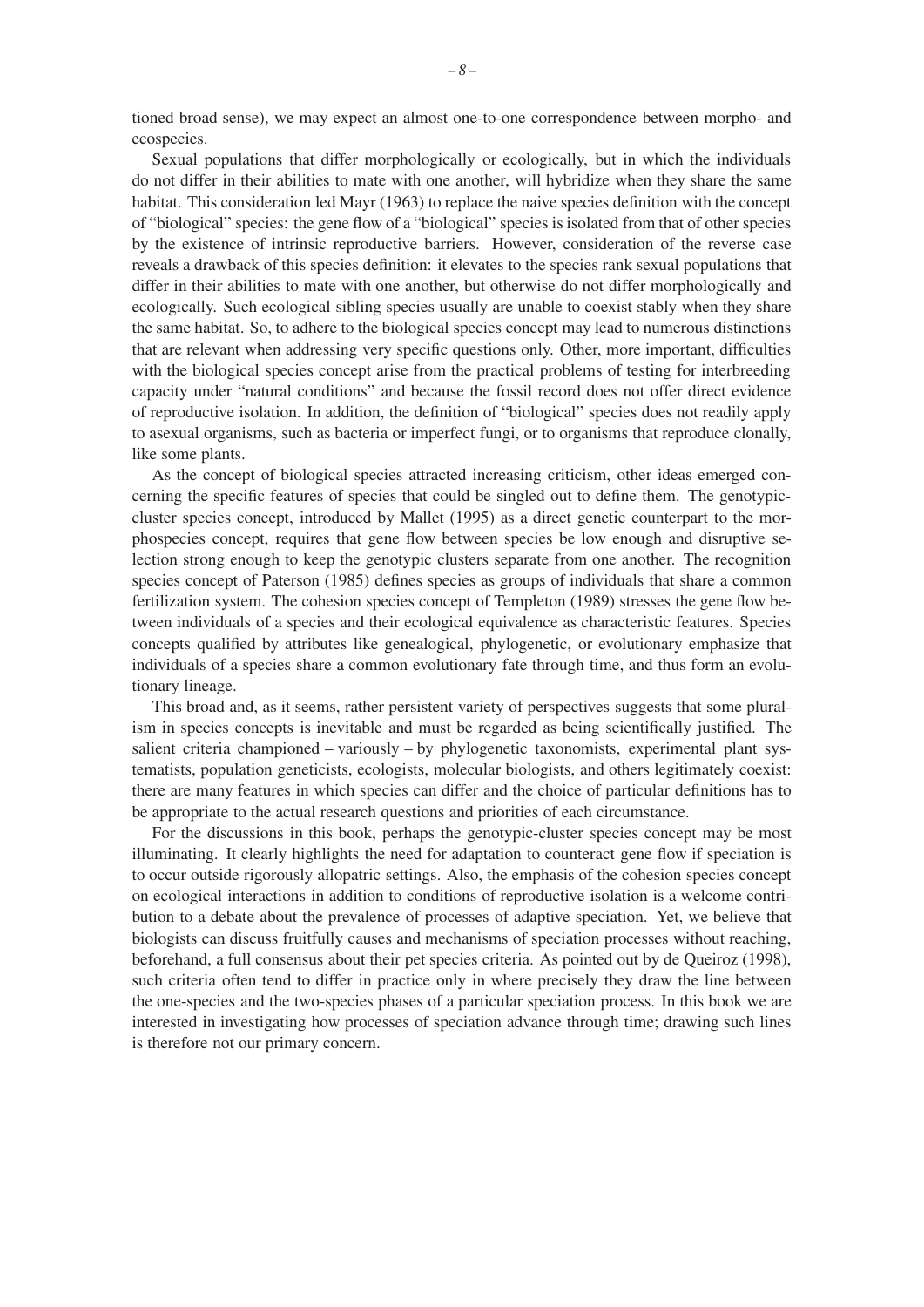#### **5 Routes of Adaptive Speciation**

We now outline some main adaptive speciation routes. As is well known, the ubiquity of frequency-dependent selection prevents the portrayal of evolution as a process of simple optimization. A trait combination that is best in an empty environment may become worst in an environment in which all individuals share that same trait combination. Similarly, directional selection can lead to trait combinations that, once adopted by a whole population, become the worst possible choice, so that selection turns disruptive. As explained above, this self-organized convergence to disruptive selection is the hallmark of evolutionary branching. It allows a phenotypically unimodal asexual population to become bimodal. According to the generally adopted criteria for asexual species, evolutionary branching can thus explain speciation in asexual populations.

In sexual populations, frequency-dependent selection can send evolving populations toward fitness minima. But in this scenario the genetic cohesion of sexual populations prevents their departure from such fitness minima – the continual creation of intermediate types by recombination usually makes it impossible for a randomly mating sexual population to respond to disruptive selection by becoming phenotypically bimodal. However, once individuals start to mate assortatively, the population can escape the trap. If individuals on each side of the fitness minimum happen to choose their partners from the same side, evolutionary branching also becomes possible in sexual populations.

Such assortative mating can come about in a number of ways; here we mention three different possibilities only. In the first scenario, assortative mating comes for free. Such a situation occurs when the ecological setting directly causes increased relative mating rates between partners on the same side of the fitness minimum. An example is the famous apple maggot fly. As a result of the strong spatial and temporal correlations between feeding preferences and mating opportunities, flies that have a slight preference for feeding on apples tend to mate more with partners of the same preference. The situation is analogous for flies with a slight preference for feeding on the traditional host plant, the hawthorn. In the second scenario, assortative mating may already be present, but may be based on traits other than those that vary across the fitness minimum. In such circumstances, the system for mate recognition and preference is already in place; it only has to be latched on to the right trait by the evolution of a genetic correlation. A third scenario is that the population is still mating perfectly randomly when it arrives at the fitness minimum. It can then be shown that such situations tend to give rise to positive selection pressures for the emergence of mate-choice mechanisms. Until assortative mating develops, frequency-dependent selection prevents departure of the population from the fitness minimum, and thus keeps it under a regime of disruptive selection: there is thus ample time for any one out of the plethora of possible mechanisms of assortative mating to develop.

It seems possible that the actual prevalence of nonrandom mating is underrated currently, perhaps because of the widespread dominance of assumptions of panmixia in genetics teaching and modeling, and because of the practical difficulties in empirically testing for assortativeness driven by yet unknown cues. However, independent of any consideration of speciation, choosing a good healthy partner is never a bad idea. Moreover, animals in general have well-developed cognitive abilities, not the least because they often have to cope with interference competition from conspecifics. The need to recognize conspecifics and, even more so, the requirements of social and territorial behavior may easily jump-start the development of mate-recognition systems. Also, if in a group of sexual taxa the processes of adaptive speciation are not uncommon, some materecognition mechanisms will have evolved already during preceding speciation events.

The evolution of assortative mating in a population situated at a fitness minimum has some aspects in common with the reinforcement of postmating barriers by the evolution of premating barriers. Yet, concerns about the likelihood of reinforcement do not carry over to the evolution of assortativeness under evolutionary branching. When two only partially isolated species come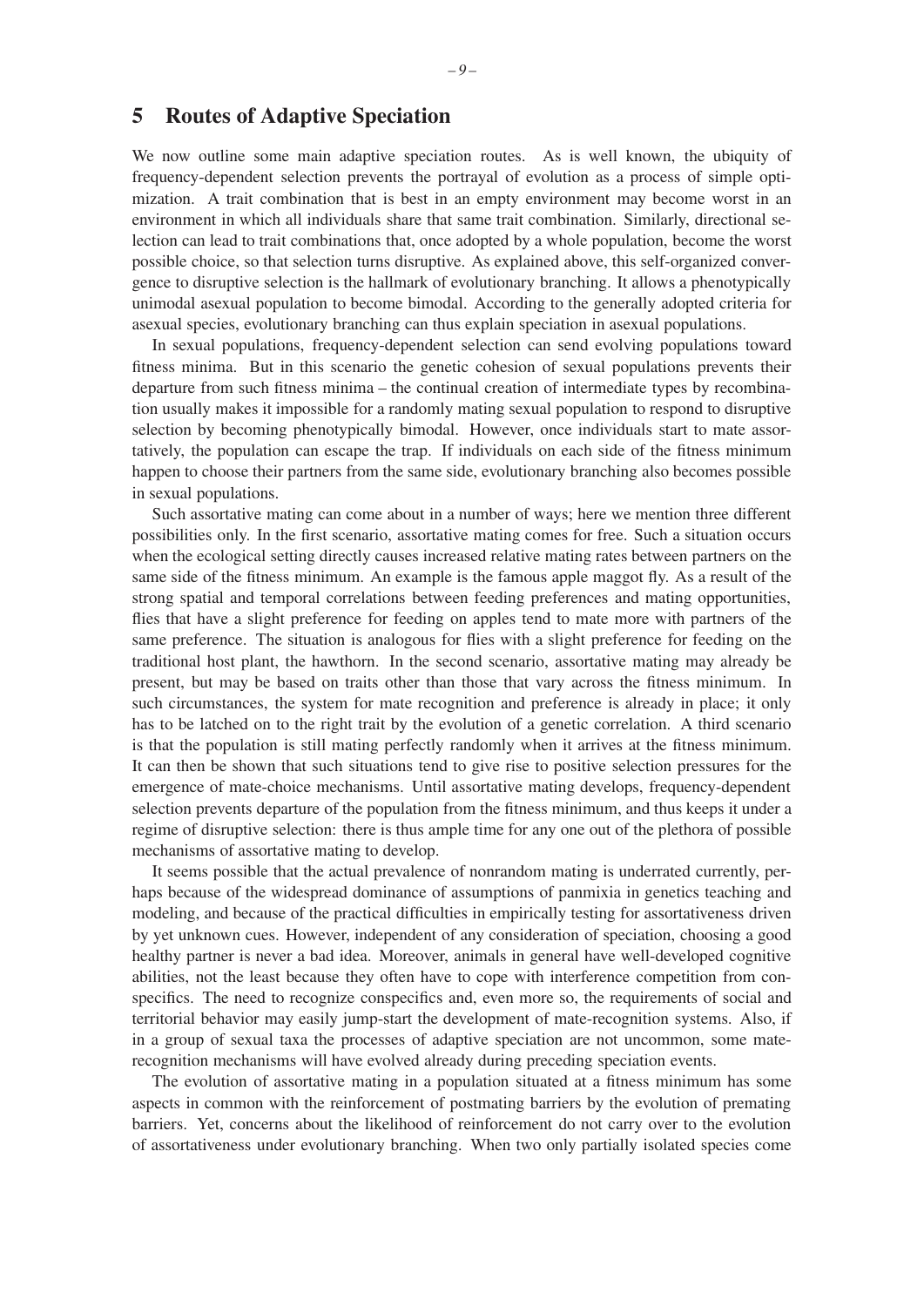into secondary contact after allopatric divergence, the time scale at which the underlying bimodal phenotypic distribution again becomes unimodal through the formation of hybrids may be far too short for the relatively slow evolution of premating barriers to take hold. Worse, in the absence of frequency-dependent selection, hybrids may not even experience a selection pressure toward reinforcement. By contrast, in an adaptive-speciation scenario, ecological differentiation between incipient species is regulated dynamically to arise on the same time scale as mate choice emerges. This means that the ecological traits and mating traits evolve in-step: at any moment of the diverging evolutionary process, the current degree of ecological differentiation is sustainable given the current degree of mating differentiation, while – and this is critical – increasing degrees of mating differentiation continue to be selected for.

Although the persistent coexistence of ecological sibling species in sympatry is not expected, under certain conditions processes of adaptive speciation may be driven mainly by sexual selection. In particular, in sexual populations that already have in place a refined system for mate recognition and for which the costs of assortative mating are low, the generation of ecological sibling species by evolutionary branching in mating traits is likely. Here assortativeness comes for free as the differentiating characters are the mate-choice traits themselves. After the initial convergence of a population toward those preferences that would guarantee maximal reproductive success in the absence of mate competition, disruptive selection may favor individuals that avoid this competition by expressing slightly different preferences (Chapter 5 in Dieckmann *et al.* 2004). If this occurs in both sexes, the diversity of sympatric sibling species that results from multiple evolutionary branching is only limited by the maximal resolution of mate recognition and the maximal variability of mating signals. This diversity, however, is ephemeral if not accompanied by ecological differentiation or anchored on pronounced spatial heterogeneity in the habitat. And yet, for populations of sufficiently large size, a balance between rates of sibling speciation and extinction through ecological equivalence may lead to the persistence of sizable sympatric flocks of ecological sibling species. In such a situation the appearance of even relatively weak opportunities for ecological differentiation can lead, through evolutionary branching by natural selection, to a fast and bushy adaptive radiation.

#### **6 Pattern and Process in Adaptive Speciation**

At first sight it seems clear that adaptive speciation always occurs in sympatry and nonadaptive speciation in allopatry. This correlation between pattern and process can probably be expected to hold for a wide range of speciation events. Yet, there are exceptions. Clearly, chromosomal doubling and the emergence of polyploidy are processes of nonadaptive speciation that can take place in sympatry.

There may also be instances of adaptive allopatric speciation, as illustrated by the following hypothetical example. Imagine two disconnected populations of a clonal plant species that can defend itself against herbivory by the metabolism of secondary compounds, like alkaloids or tannins. In the absence of herbivores, both plant populations do not invest in defense. When, however, a mobile herbivore exploits the two plant populations, it pays for the plants to step up their defense. If plant populations in both patches do this by producing the same cocktail of secondary compounds, the herbivore may continue to exploit the two populations, albeit at a reduced level. If, however, one population presents the herbivore with a mixture of defense substances that differs from that adopted by the other population, that deviation will be favored by selection. This leads to the evolution of two different plant ecospecies by a process of adaptive allopatric speciation. The example shows that, in principle, ecological contact, although indirect, can occur in allopatry.

Keeping pattern and process clearly separated is also critical when considering speciation processes that progress via different phases, some of which occur in sympatry, and some in allopatry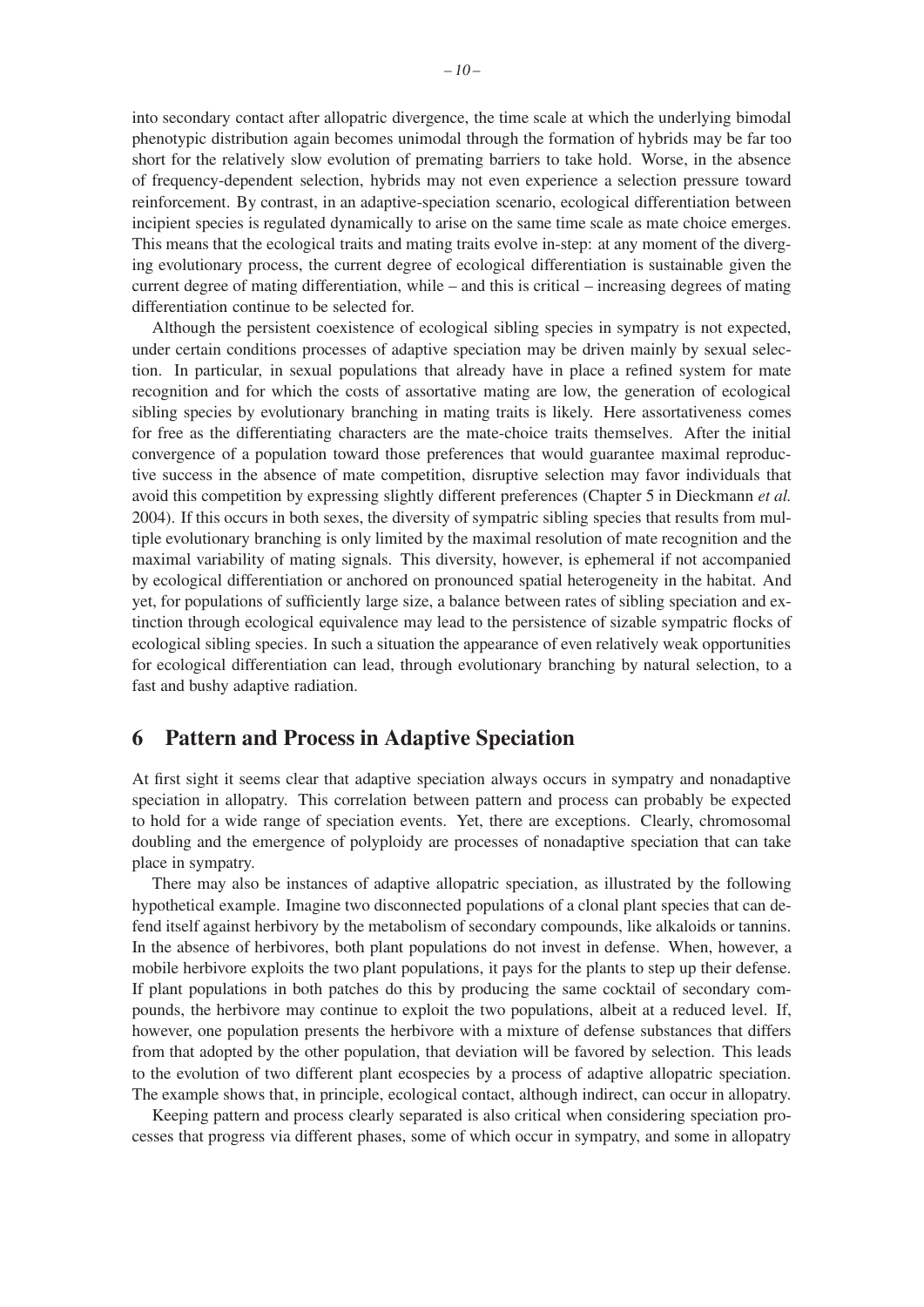(Chapter 9; Box 19.1 in Dieckmann *et al.* 2004). Indeed, the traditional standard model of speciation, when combined with reinforcement, is already of such a type: postmating barriers emerge in allopatry and could be reinforced by the evolution of premating barriers in sympatry. Simply referring to such a two-stage process as allopatric speciation can be misleading. It is also possible that evolutionary branching in sympatry, followed by further phases of the same speciation process, leads to a biogeographic pattern of parapatry, or even allopatry. For example, we can think of a process in which ecologically differentiated sympatric populations start to latch on to those regions of a habitat with spatial variation to which they are adapted marginally better by a reduction in migration, which thus increases the assortativeness of mate choice. The segregated pattern that results from such a process may be misconstrued easily as evidence for nonadaptive speciation (Chapter 7 in Dieckmann *et al.* 2004).

As a last point it should be mentioned that present-day patterns may differ widely from those that occurred during the speciation process, which further complicates the task of inferring back from pattern to process.

#### **7 Structure of this Book**

The above discussion indicates that the interplay between pattern and process of speciation is potentially much more intricate (and interesting) than the common wisdom seems to suggest. This book is devoted to exploring adaptive speciation in theory and practice; we mean to investigate how far we can push the alternative paradigm. This means that, throughout the empirical parts of the volume, we as editors have strived to highlight the extent to which reported observations are compatible with scenarios of adaptive speciation. This effort must not be misconstrued as implying that in each of the analyzed systems adaptive speciation has been identified as the most likely scenario: such quantitative assessments are mostly still out of reach. Under these circumstances, we have encouraged the authors of this volume to bring out, as sharply as possible, the actual and potential links between their work and the notion of adaptive speciation. This is meant to enable our readers and colleagues to challenge the hypotheses championed in this book, and thus ideally encourage all of us to move forward toward a situation in which the espousal of alternative speciation mechanisms gradually ceases to be largely a matter of tradition and belief.

The book is divided into three parts. Part A outlines the existing theory of adaptive speciation. Part B confronts this theory with reality by exploring the extent to which the mechanisms implicated in models of adaptive speciation have been observed in natural systems. Finally, Part C moves to larger scales in space and time and examines how patterns of speciation inferred from phylogeographic or paleontological data can give insight into the underlying mechanisms of speciation. As we try to show in this book, adaptive speciation is not only an entirely plausible theoretical scenario, but the underlying theory also offers intriguing new perspectives on speciation processes. To make this explicit we start the book with an outline of the theory of adaptive speciation, and thus set the stage for the remainder of the book.

In Part A, recent theoretical developments on adaptive speciation, based on the framework of adaptive dynamics, are discussed in detail. To put matters into perspective, Part A also contains overviews of the classic approaches to modeling sympatric, parapatric, and allopatric speciation. The part ends with Chapter 7 in Dieckmann *et al.* 2004, which attempts to synthesize pattern-oriented and process-oriented approaches to understanding speciation through the study of adaptive speciation in geographically structured populations. Chapter 7 in Dieckmann *et al.* 2004 shows that parapatric patterns of species distributions may result from intrinsically sympatric ecological processes and provides new perspectives on the role of geographic structure in shaping speciation processes.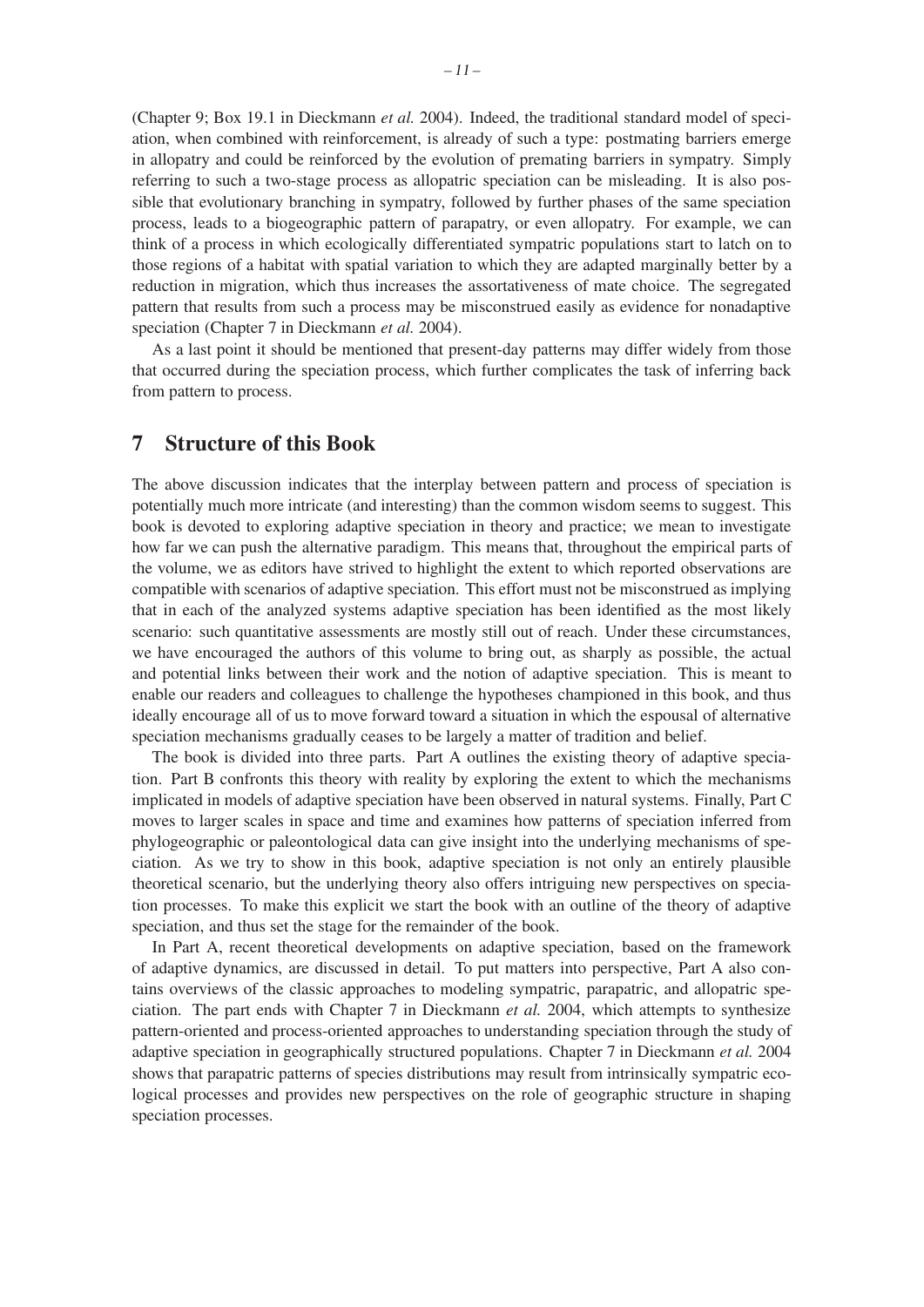Empirical investigations of speciation are often hampered by the problem of long generation times in the organisms under study. Indeed, speciation theory has too often succumbed to speculation, partly because of the paucity of direct empirical tests of hypotheses about mechanisms of speciation. It is therefore imperative to strive for empirical, and in particular experimental, tests of the hypothetical driving forces behind speciation processes. Part B provides an array of examples of natural systems in which mechanisms of frequency-dependent disruptive selection and/or mechanisms of assortative mating are likely to operate. Such systems include fish flocks in young lake systems, insects in the process of host switching or increased specialization, and plants interacting with their pollinators. Perhaps microbes are the class of organisms most amenable to direct observation of the whole process of adaptive diversification originating from a single ancestor. Part B thus ends with an outlook on the great promise that experimental evolution in microorganisms holds for direct empirical tests of hypotheses on adaptive diversification.

Since direct empirical tests are laborious and time consuming, processes of speciation are often inferred from data gleaned from natural speciation experiments, as reflected in phylogeographic patterns and in time series pried from the fossil record. In particular, many closely related species show little overlap in their ranges, which suggests, at first sight, their allopatric origin. However, models of adaptive speciation in geographically structured populations indicate that things may not be that simple, because processes of adaptive speciation under conditions of ecological contact may result in parapatric (and, in the longer run, even allopatric) patterns of species abundance. Thus, extant patterns are not necessarily good indicators of the past processes that brought them about. Moreover, since processes of adaptive speciation are expected to unfold relatively fast on a paleontological time scale (Chapter 18 in Dieckmann *et al.* 2004), the conditions under which a phylogenetic split actually occurred may have changed drastically after long periods of subsequent divergence. It is therefore important to interpret phylogeographic patterns in light of the dynamic, and potentially multilayered, nature of speciation processes, and to pay attention to the appropriate time scales. The chapters in Part C examine what phylogeographic or paleontological patterns can tell us about processes of speciation. These chapters show that many of the patterns that arise in a diverse array of taxa are consistent with adaptive speciation processes, and that in many cases adaptive speciation may provide a more parsimonious interpretation of the phylogeographic patterns than does allopatric speciation.

This book has an agenda. We hope to convince the reader that adaptive speciation through frequency-dependent interactions under conditions of ecological contact is a plausible, and perhaps even ubiquitous, evolutionary process. This view is supported both by detailed theories of adaptive diversification and by a growing body of empirical data on patterns and processes of speciation. In our view, the time has come to do away with the notion that allopatric speciation is true until proved wrong, an idea that may prevail mainly because of the deceptive simplicity of allopatric scenarios and the towering scientific stature of its initial proponents. However, how well a mechanistic theory describes reality has little to do with its mathematical complexity; if anything, more detailed theories would appear to be more reliable. On this basis, we think that adaptive speciation should be viewed as an equally valid null hypothesis. Once the bias toward detecting allopatric speciation in empirical data is removed, the data may actually suggest adaptive speciation as the more likely explanation of many speciation events. We hope that the perspectives put forward in this book will spark new empirical work specifically designed to test hypotheses of adaptive speciation. Overall, we hope to contribute to an intellectual process, vaguely akin to adaptive diversification itself, by freeing research on species formation from the constraint of always having to view speciation processes through the allopatric lens. The formation of new species appears to be more complex, and also more fascinating, than the traditional view suggests. Thus, a plea for pluralism: an open mind and a diverse array of perspectives will ultimately be required to understand speciation, the source of our planet's biodiversity.